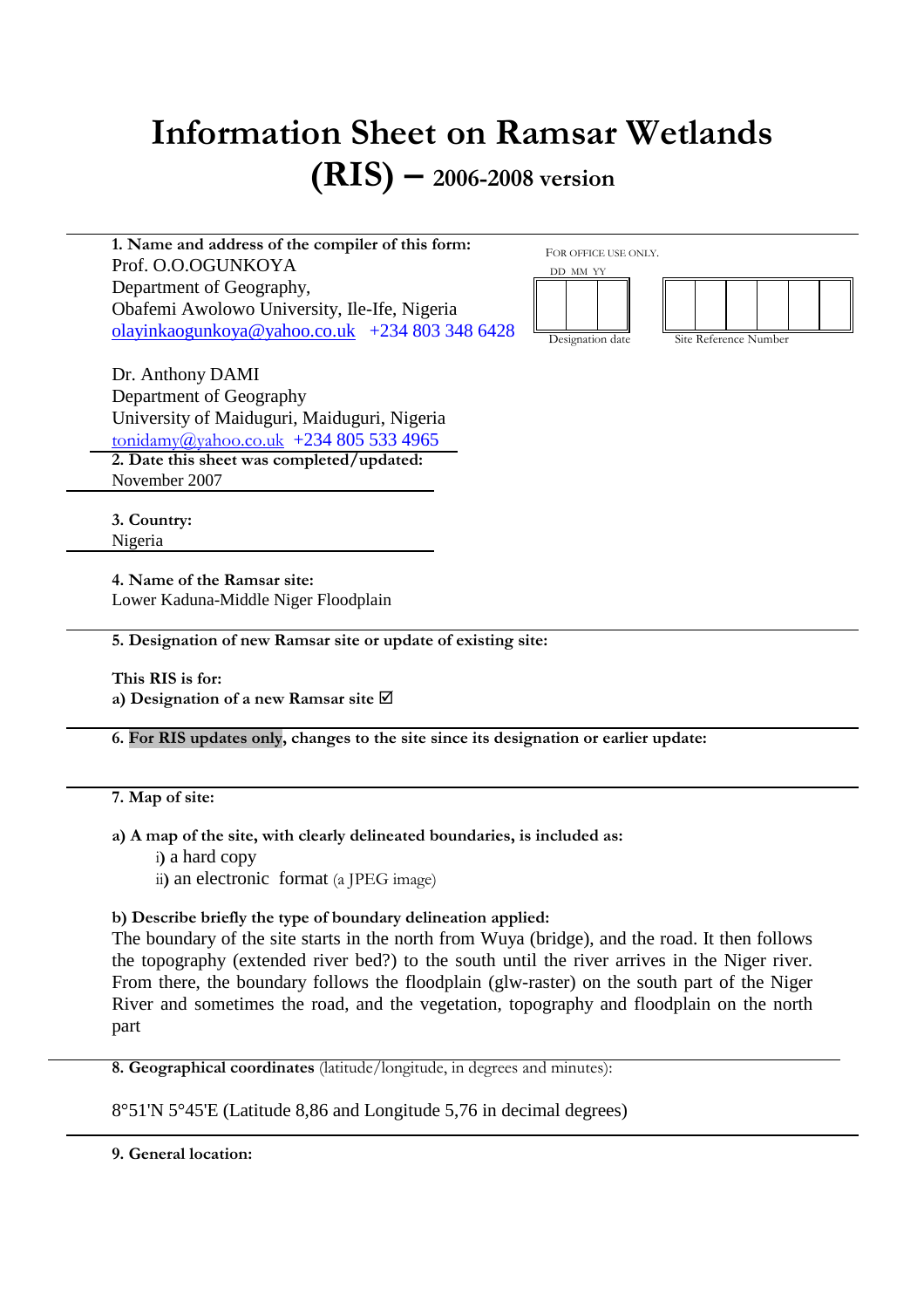The wetlands, resembling an inverted 'T' in ground plan, are located on the extensive floodplain of the mid-section of River Niger (in Nigeria) and the lower course of one of its main tributary, R. Kaduna. The wetlands extend from Jebba  $(9^000^1N 4^050^1E)$ ; population: 22411) to Baro  $(8^035^1N6^025^1E;$  population: 6059)) along the Niger, and from Wuya Bridge on the R. Kaduna, along the Jebba – Bida (9<sup>0</sup>00<sup>1</sup>N 6<sup>0</sup>00<sup>1</sup>E; population: 1788400) road downstream to Pategi  $(8^045^1N 5^037^1E)$  on the south bank of the Niger, opposite to the town of Muregi, at the confluence with R. Kaduna. All the portion of the wetlands north of the River Niger is in Niger State (2007 population: 4082558), while all the portions adjoining the south bank of the Niger is in Kwara State (2007 population: 2591555).

**10. Elevation:** (in metres: **average** and/or maximum & minimum) 130 m.a.s.l

**11. Area:** (in hectares) 229054.34 hectares

# **12. General overview of the site:**

The Lower Kaduna-Middle Niger Floodplain is an alluvial extensive wetland in the Southern Guinea Savanna. Cretaceous sediments, the Nupe Sandstones, underlie the wetlands.

The floodplain is studded with pools, lakes, shifting river courses and sand banks and is inundated annually by floodwaters. Prior to dam construction upstream of the wetlands between 1968 and 1984, the wetlands were fully inundated between August and December.

The wetland is comprised of of the recurrently (annually) flooded wetlands (*fadama* in Hausa) within the extensive floodplains of the River Niger and its main tributary in western central Nigeria, River Kaduna. It is fully defined by the abrupt change in vegetation from riparian species of the Southern Guinea Savanna biome to upland woodland species.

The construction of dams at Kainji (MCM)and Jebba (MCM ) on the Niger, and at Shiroro (MCM ) on the Kaduna, apart from numerous smaller upstream dams in the two catchments, has led to a loss through desiccation and siltation of vast tracts of wetlands. The significant and extended climatic variability in West Africa between 1970 and late 1990s further heightened the desiccation. A consequence is the loss of fish spawning grounds and a reduction of fish species in the wetlands (Ita, 1993). Desiccated and exposed areas have become colonized by terrestrial Guinea Savanna species e.g *Tephrosia elegans*, *T. pedicelata*, *Indigofera bractiolata*, *Cassia mimosoides* and *Mimosa pigra*.

The fadama is intensively cultivated (rice, sugar cane) resulting in the degradation of the *Mitragyna* swamp forest.

The wetlands constitute an important breeding area for the Rosy bee-eater (*Merops malimbicus*). The Greater honey guide (*Indicator indicator*), which is a brood parasite of the bee-eaters, is a common visitor to *M. malimbicus* colonies. Fadama farming activities, harvesting of wild resources, and river regulation and attendant unseasonal flooding of sandbanks, are significant threats to the sustainability of the wetland ecology.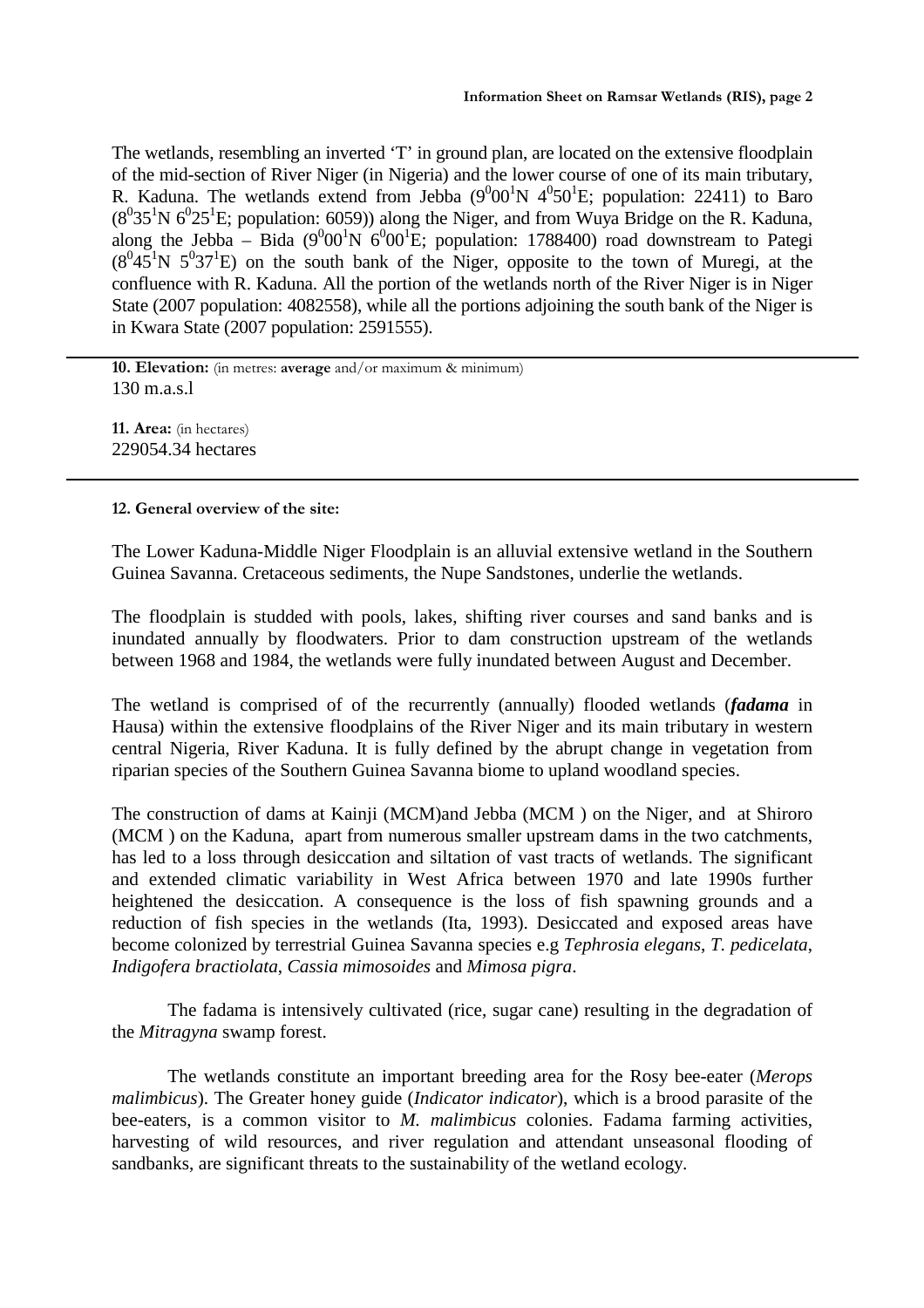**13. Ramsar Criteria:** 

**1 • 2 • 3 • 4 • 5 • 6 • 7 8 • 9**   $\Box$  $\Box$ -----

**14. Justification for the application of each Criterion listed in 13 above:** 

# **Criterion 3:**

The Lower Kaduna-Middle Niger floodplain is a large wetland biodiversity hotspot in central Nigeria. It has more than 20 bird species resident or breeding there, including nationally uncommon birds such as *Ciconia episcopus* (Woolly-necked stork), *Pteronetta hartlaubii* (Hartlaub'sduck) and *Nettapus auritus* (African pigmy goose). It is a main breeding ground in Nigeria for the Rosy bee-eater (*Merops malimbicus*) with colonies of over 15 000 birds seen in 1989 and 1996 on the lower Kaduna River. Ten of the 42 bird species whose distribution is largely or wholly confined to the Sudan-Guinea Savanna biome and that occur in Nigeria have been recorded at this site. These are: *Poicephalus senegalus, Musophaga violacea, Merops bulocki, Coracias cyanogaster, Lybius dubius, Hypergerus atriceps, Estrilda troglodytes, Petronia dentate, Lamprotornis purpureus and Ptilostomus afer.* In addition, four species of the Guinea-Congo forest biome have also been recorded here: Pteronetta hartlaubi, Merops malimbicus, Tockus fasciatus and Ceratogymna fistulator. Glareola cinerea and Sterna albifrons breed in this area (Augustine U. Ezealor, 2001). These contribute significantly to the maintenance of the biodiversity of the region.

As noted by Ita (1993), the large number of fish species caught in the area and the non-dominance of carnivorous species indicate that the fish comes from the floodplain rather than the main river channel. In general, the wetlands support the element of biodiversity (including the *Mitragyna* swamp forest) that is characteristic of such wetlands in the Guinea savanna woodland of Nigeria.

#### **Criterion 4:**

The site is an important breeding area for *Merops malimbicus* with colonies of over 15,000 birds, seen near Tamaworo on the lower Kaduna River. Other nationally uncommon birds include *Ciconia episcopus*, *Pteronetta hartlaubii* and *Nettapus auritus.* Over 100 *Pluvianus aegyptius* (Egyptian plover) and more than 150 *Glareola cinerea* (Grey pratincole) have been counted. *Glareola cinerea* breeds in the wetlands, as does *Sterna albifrons* (Little tern), while several *Merops nubicus* (Carmine bee-eater) colonies occur in the eroded riverbanks. *Indicator indicator*, brood-parasites of the bee-eaters, are common visitors to the *M*. *malimbicus* colonies (Augustine U. Ezealor, 2001).

- Southern Guinea Savanna.
- **b) biogeographic regionalisation scheme**:

Keay R.W.J. (1959a). An outline of Nigerian vegetation. Lagos: Government Printer Keay R.W.J. (1959b) Derived savanna: derived from what? Bulletin de l'Ifan 21: 427-438

**<sup>15.</sup> Biogeography**

**a) biogeographic region:**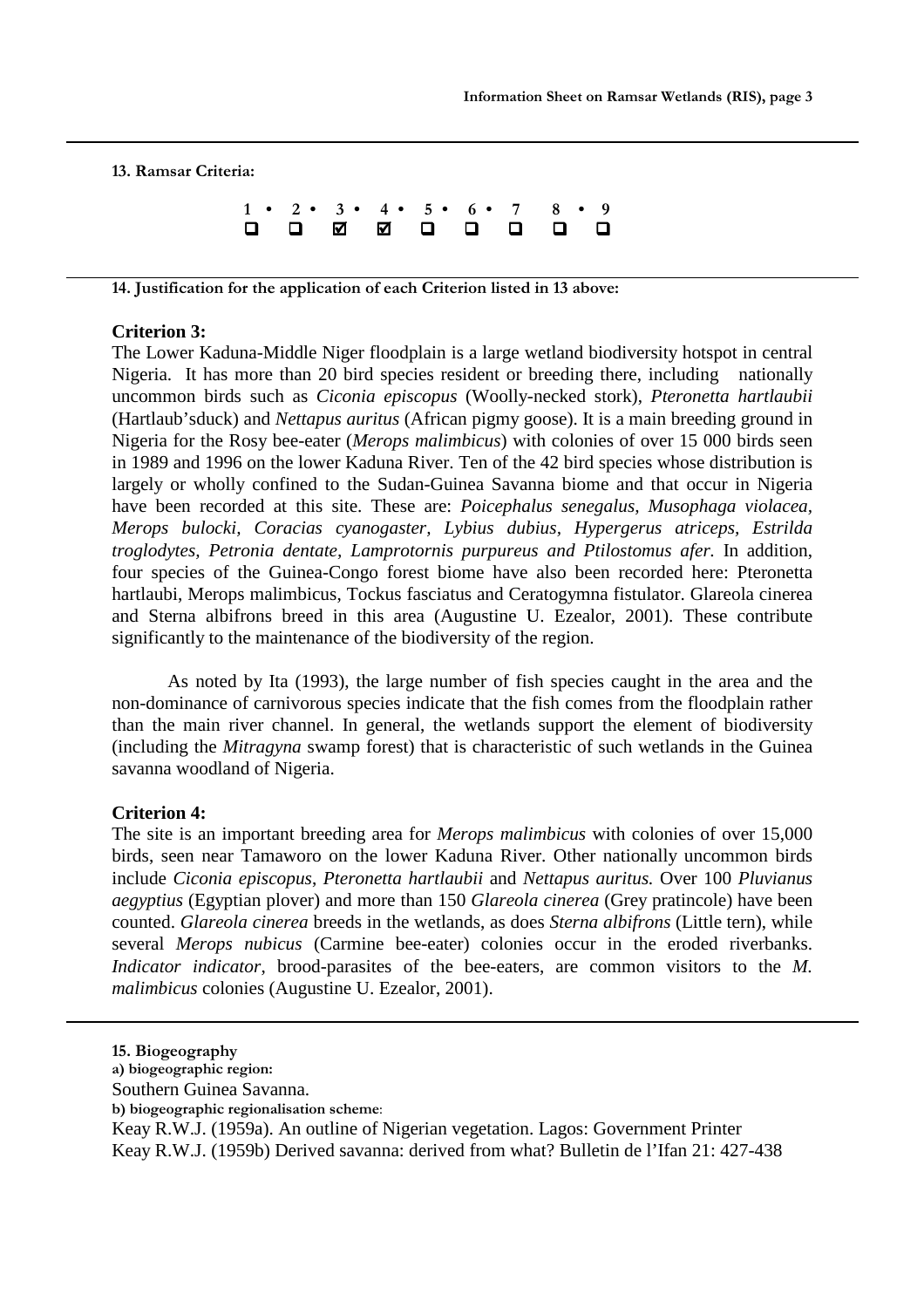Keay R.W.J. (1960) An example of Northern Guinea Zone vegetation in Nigeria. Nigeria Forestry Information Bulletin No 4. Lagos: Government Printer

**16. Physical features of the site:** 

The wetlands are on alluvial floodplains developed on Cretaceous sediments in the western arm of the Niger Benue Trough. The sediments, the Nupe Sandstones, consist of quartztose gravel, conglomerate, and clayey sandstones. Recent – Tertiary alluvial deposits of sandy clay, clayey sand, lateritic clay and gravely clay have overlaid the Sandstones. The alluvial deposits constitute the main ground water storage elements. The area is so gently inclined that it appears almost horizontal.

Hydromorphic soils (pH: 6-7) manifesting mottling and reduction colours have been developed on the wetlands. The gley soils have humic topsoils with relatively high organic matter content. Water logging results in low decomposition rates of organic matter and thus relatively high Cation Exchange Capacity in surface horizons. There is some degree of  $Fe^{2+}$ toxicity in the soils.

Riparian vegetation has been cleared and land converted to agricultural use in the more densely settled areas [Jebba–Rabba–Shonga in the west, Pategi-Muregi in the mid-section, and Eggan-Baro in the east]. The main field crops are rice, maize, yams, sorghum, and cassava. Large-scale irrigated sugar cane farms are found in the western part of the wetlands.

The River Niger arm of the wetlands attains maximum water level in September/October consequent upon rainy season infows from upstream catchments. This inflow is termed the 'White Flood' on account of the high sediment load. The annual draw down commences with the onset of the dry season in November. But a secondary water level peak is attained between December and February (the 'Black Flood' – because its waters are desilted and clearer). This flood is caused by rains of the same rainy season at the headwaters of the Niger in Guinea and Sierra Leone, but arrive late in Nigeria due to flow retardation in the inland delta on the Niger in the region around Timbuktu, Republic of Mali. The water level falls from February to its lowest levels in July. Peak water levels are attained late in September in the Kaduna arm. 'Back water' effect could however raise water levels in the confluence zone of the Kaduna arm, during the Black Flood.

There was a large flood plain lake, Lake Tatabu or Lake Ndakolowu (area: 1200 ha), 24 km NE of Jebba (and accessible from the Jebba-Bida road) in the western end of the wetlands. The serial damming of the Niger at Kainji and Jebba, and the recent climatic variability probably more badly affected the lake than the other parts of the wetlands. The lake dried up in 1988 leaving a few small ponds, and the entire lakebed was covered by terrestrial vegetation. Attempts have since been made to divert flood flow from the River Niger into the area and this has brought some degree of restoration to the earlier ecology (Awachie, 1976; Daddy et al., 1989).

The climate is the Koppen's  $A_{w1}$  (i.e. humid tropical wet and dry climate with almost equal length of rainy season and dry season) with a clearly marked dry season extending from November to April and a rainy season during the remainder of the year. Mean annual rainfall decreases generally from W–E, but not consistently from S-N. Jebba in the west receives an annual rainfall of 1065 mm, while Bida towards the east and north of the wetlands receives 1212mm. Rainfall distribution during the rainy season is normally unimodal, but a bimodal distribution with peaks in July and September is not uncommon. The single peak occurs in August/September. Mean temperatures range from  $26^{\circ}$ C during the Harmattan to  $35^{\circ}$ C during the hot months of March, April and May. The dry season is dominated by dusty, northeasterly Harmattan winds. The inter-season period is one of intense heat and high temperature.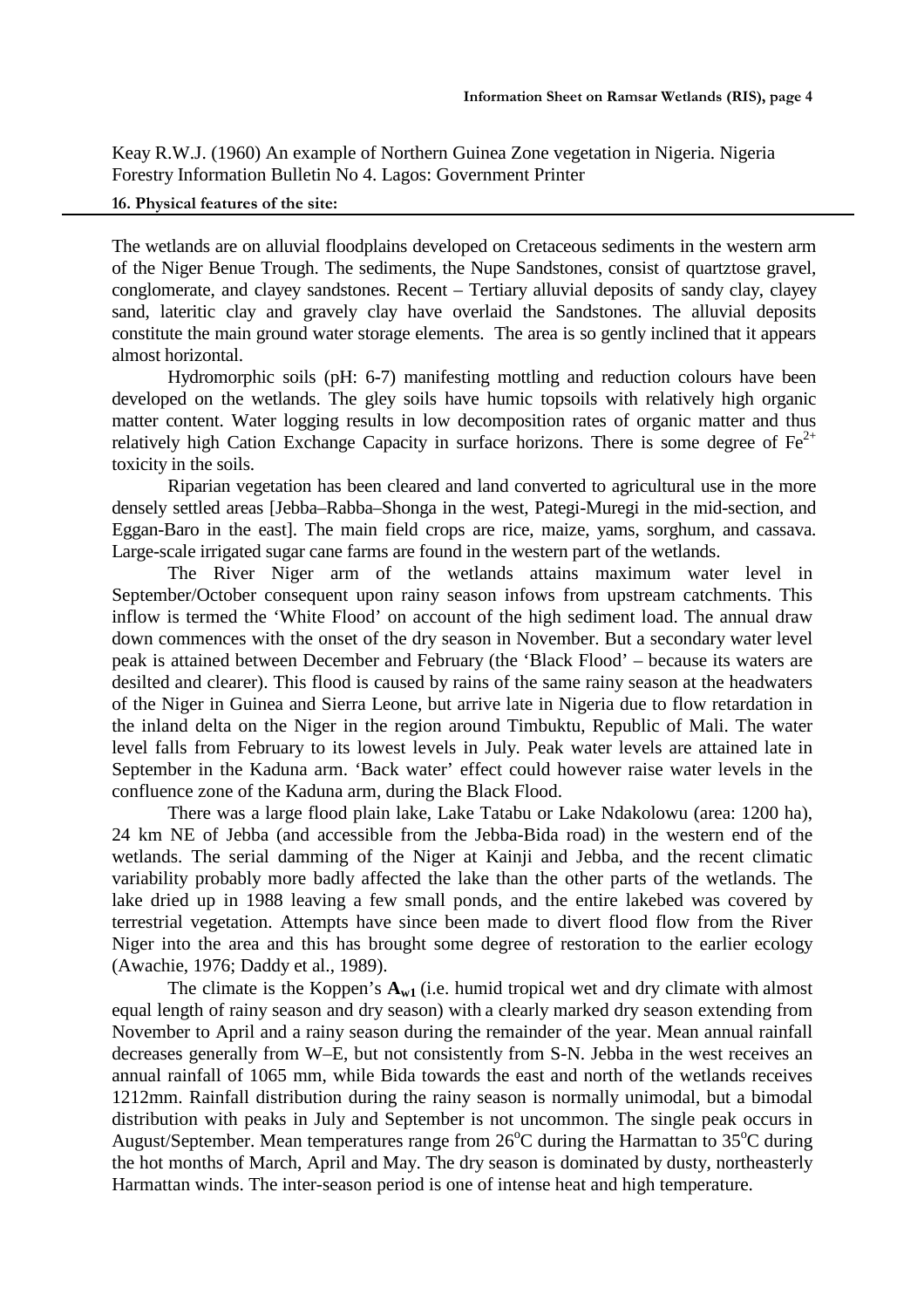#### **17. Physical features of the catchment area:**

The wetlands cover an area of 500,000 ha in western central Nigeria, and receive drainage from the sub-catchments of the River Niger upstream of the wetlands (area: approx. 140,000 km<sup>2</sup> in Nigeria) and the whole of the River Kaduna catchment (66300 km<sup>2</sup>). The drainage area is of diverse topography and ecology; extending from the Jos Plateau through the plains of the Niger-Benue trough to the Yoruba Hills of southwestern Nigeria, and from the Sudano-Sahelian ecology of the area straddling the Nigeria-Niger border to the Rain Forest of southwestern Nigeria.

#### **18. Hydrological values:**

The nature of the surficial geology ensures ground water recharge during high water. The village communities within the wetlands depend on ground water and rainfall for potable and domestic water supply.

 There is annual siltation in the wetlands during the 'White Flood'. This annually augments soil fertility. Farmers take advantage of this and the soil water regime through drawdown irrigation far into the dry season.

# **19. Wetland Types a) presence: Inland:** L • M • <u>N • | O</u> • <u>P •</u> Q • R • Sp • Ss • <mark>Tp • | Ts •</mark> U • Va •  $Vt \cdot W \cdot \underline{Xf} \cdot \overline{Xp} \cdot Y \cdot Zg \cdot Zk(b)$ **b) dominance:**  O, Tp, P, Xf, Ts

#### **20. General ecological features:**

The wetlands are fully submerged (subject to wetness of the rainy season and degree of flow regulation) during the White Flood (August – October). Sections of open water are covered by *Nymphaea lotus*, *Echinochloa pyramidalis*, *Echinochloa stagnina*, *Cyperus procerus*, *Vossia cuspidata*, *Polygonum senegalense* and *Brachiolaria* sp. These are usually driven by winds to the more distal and strand zones. Floodwaters detach and float them downstream. Swamp vegetation is dominated by *Mitragyna* forest, but also includes *Cyperus* sp, *Phragmites karka*, *Ipomoea aquatica* and *Sacciolepis africana*.

The area is intensively farmed and large areas of wetland have been converted to rice paddies and sugar cane fields, resulting in the degradation of the *Mitragyna* swamp forest. Timber harvesting, and fisherfolk, who gather fuelwood for drying fish, aggravate the damage. Harvesting of wild resources, and river regulation and attendant unseasonal flooding of sandbanks, are other significant threats to the sustainability of the wetland ecology.

The wetlands constitute an important breeding area for the Rosy bee-eater (*Merops malimbicus*). The Greater honey guide (*Indicator indicator*), which is a brood parasite of the bee-eaters, is a common visitor to *M. malimbicus* colonies. The wetlands are intensively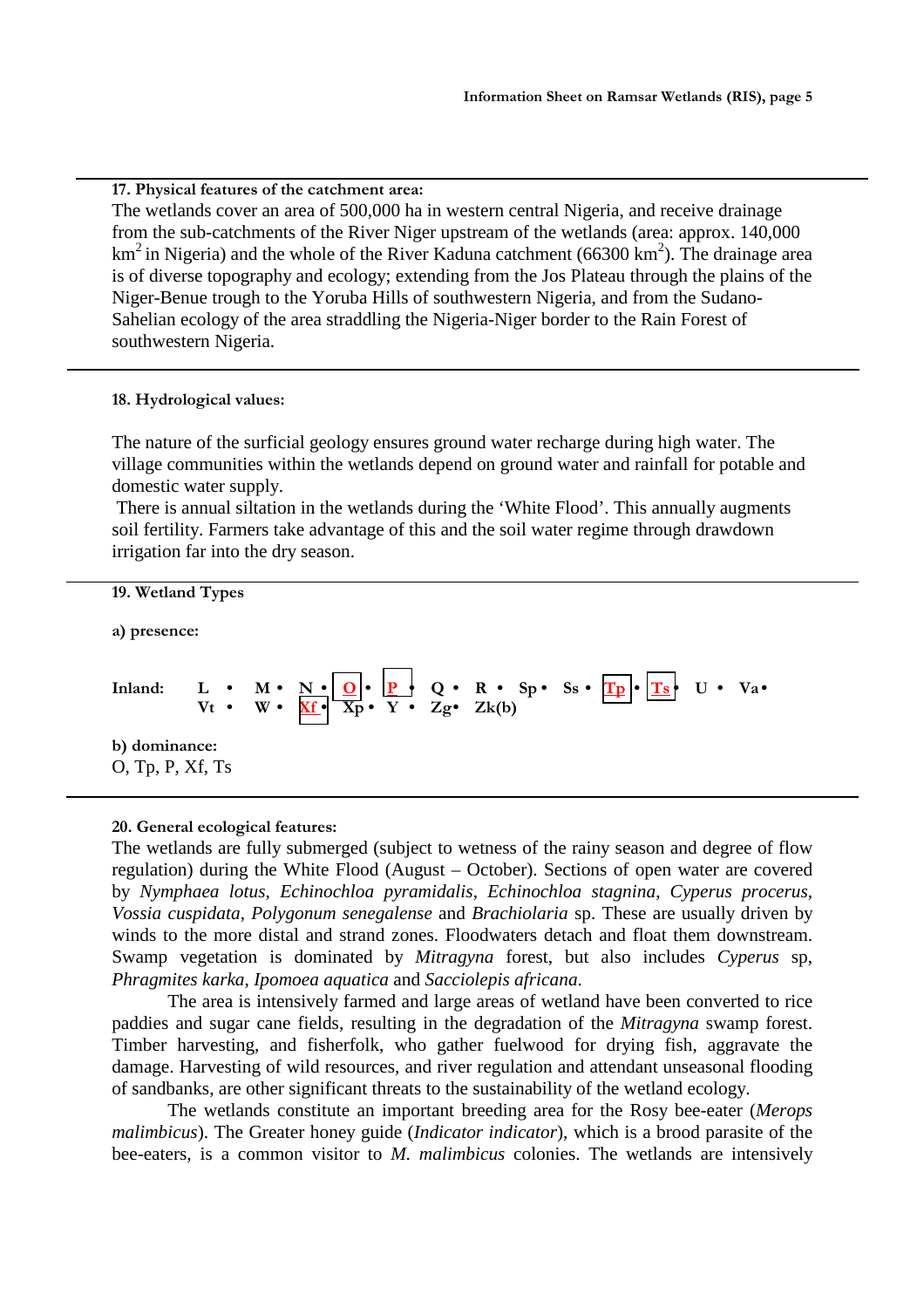fished. Commercial species in order of catch dominance include *Tilapia*, *Synodontis*, *Labeo*, *Citharinus*, *Schilbe*, Mormyrus, *Bagrus*, and *Alestes* spp.

# **21. Noteworthy flora:**

These include *Nymphaea lotus*, *Echinochloa pyramidalis*, *Echinochloa stagnina*, *Cyperus procerus*, *Vossia cuspidata*, *Polygonum senegalense, Brachiolaria* sp. and Mitragyna sp. These vegetation impede fishing activities.

The climatic variability of the 1970s to late 1990s and river regulation have promoted the dessication of the wetlands and the replacement of swamp vegetation by terrestrial Guinea Savanna vegetation (including *Daniella oliveri*, *Parkia biglobosa*, *Terminalia* sp. and *Elaeis guineensis*). The recent apparent return to more pluvial times should occasion a reversal in the trend.

#### **22. Noteworthy fauna:**

Many bird species visit, breed or are resident in the wetlands. These include *Merops bulocki* (Red-throated bee eater), *Poicephalus senegalensis* (Senegal parrot), *Musophaga violacea*  (Violet turaco), *Petronia dentate* (Bush petronia) and *Estrilda troglodytes* (Black-rumped waxbill).

Economically important fish caught in the wetlands include *Gymnarchus* sp, *Clarias* sp., *Lates* sp., *Heterotis* sp., *Chrischthys* sp. Other species in the wetlands include *Auchenoglanis*, *Clarotes*, *Malapterurus*, *Heterobranchus* and *Distichodus*.

Fadama farming activities, harvesting of wild resources, and river regulation and attendant unseasonal flooding of sandbanks, are significant threats to the sustainability of the wetland ecology.

#### **23. Social and cultural values:**

**a)** Describe if the site has any general social and/or cultural values e.g., fisheries production, forestry, religious importance, archaeological sites, social relations with the wetland, etc. Distinguish between historical/archaeological/religious significance and current socio-economic values:

The local people depend on the site for fishing, collection of wild resources and floodplain irrigation agriculture. There is commercial sugar cane and rice farming.

**b)** Is the site considered of international importance for holding, in addition to relevant ecological values, examples of significant cultural values, whether material or non-material, linked to its origin, conservation and/or ecological functioning?

If Yes, tick the box  $\blacksquare$  and describe this importance under one or more of the following categories:

iii) sites where the ecological character of the wetland depends on the interaction with local communities or indigenous peoples:

It is a site where the ecological character of the wetland depends on the interaction with the indigenous peoples and river regulation authorities.

The site, through grazing, farming and harvesting of wild resources supports community and regional livelihood and if community activities are not regulated, and river regulation enabled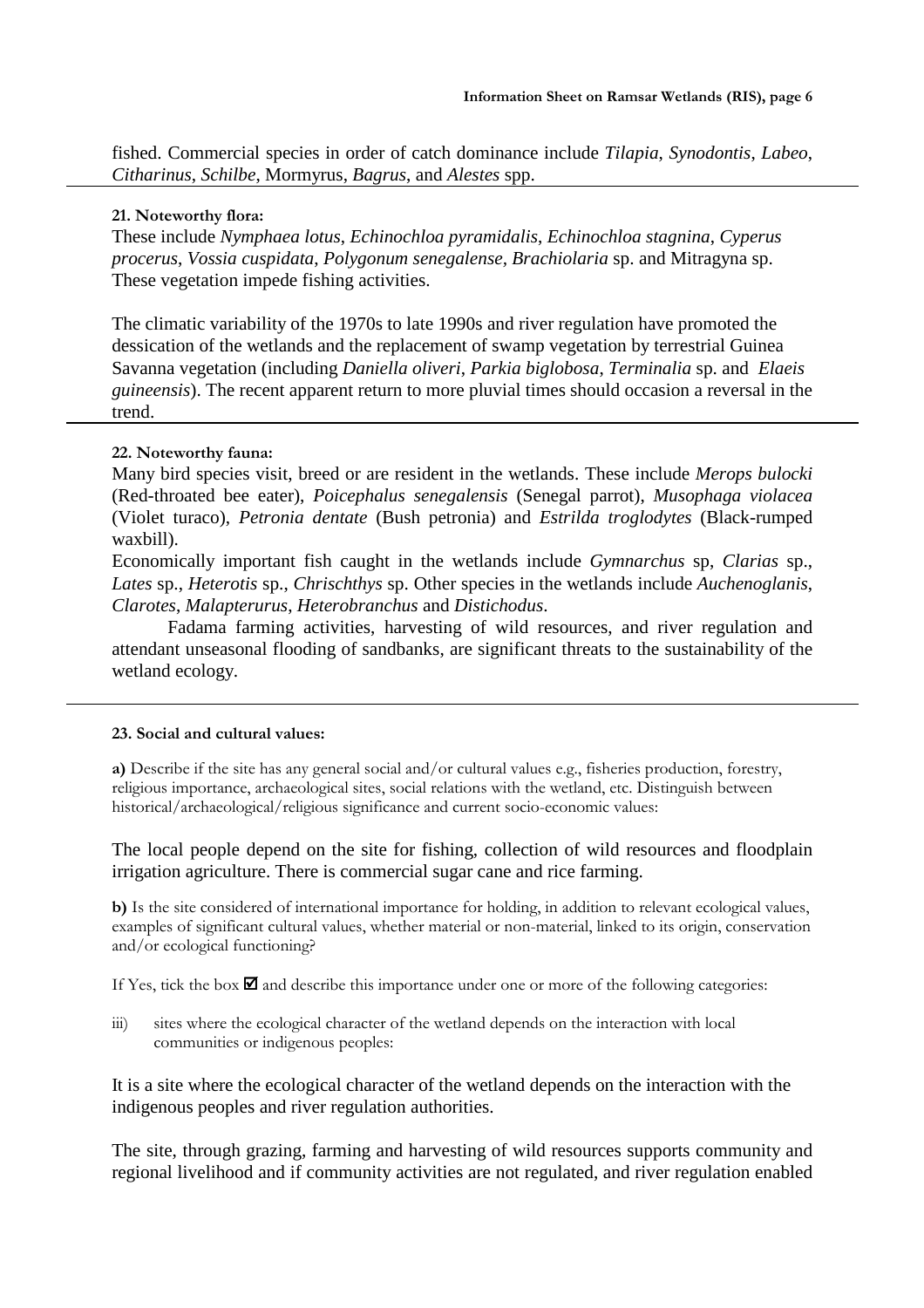to be more in tune with ecological sustainability, the ecological character of the wetland may be permanently impaired.

**24. Land tenure/ownership:**  a) within the Ramsar site:

Though Federal and State Laws alienate the communities, the people operate as *de facto* owners of the wetlands and adjoining territory. The current land tenure in the area is a mixture of customary and institutional holding. Resident communities through the traditional institutions (and the Emirate Councils) control all lands (subject to Federal/State intervention when the land is required by government). Each land component (fadama, pond, lake) is under the control of families, with this control depending on historical annexation and approval of the community leader.

#### b) in the surrounding area:

Federal Land Use law has provisions that enable government to dispossess families or individuals of such wetland if it is needed for public purpose, as in theory all land belong to the Federal/State Government. Similar tenure arrangements also apply to fishing rights in water bodies.

# **25. Current land (including water) use:**

a) within the Ramsar site:

Fadama/drawdown irrigation farms cultivated to rice, sugar cane, onions, yam and maize. Fishing constitutes a major occupation of the communities within and around the wetlands. Fishing gear include gillnet, cast nets, clap nets, hook and line, and assorted local traps and fish fences. There are also game hunting (mainly birds) and harvesting of wild resources.

#### b) in the surroundings:

Surrounding areas are extensively cultivated to sorghum, maize, yam, and cassava. Wild resources including timber are harvested from the Guinea Savanna woodlands. The Jebba Dam and associated hydroelectric works (600 MW) are at the western end of the wetland.

**26. Factors (past, present or potential) adversely affecting the site's ecological character, including changes in land (including water) use and development projects:** 

a) within the Ramsar site:

The declining trend in rainfall between 1970 and the late 1990s in the catchments tributary to the wetlands, and upstream dam construction have promoted wetland desiccation and loss of fish spawning grounds. Commercial and artisanal fadama and drawdown irrigation farming are altering wetland ecology. Intensive fishing has aggravated decline in fish species diversity and population.

#### b) in the surrounding area:

River regulation (Kainji, Jebba and Shiroro dama) and unseasonal flooding of sandbanks, and intrusion by community members are reported to threaten bee-eater breeding and colonies (BirdLife IBA Factsheet NG012, 2007).

Extensive farming, annual bush burning, and attendant wood land degradation are promoting accelerated erosion of the surrounding areas and siltation of the wetlands.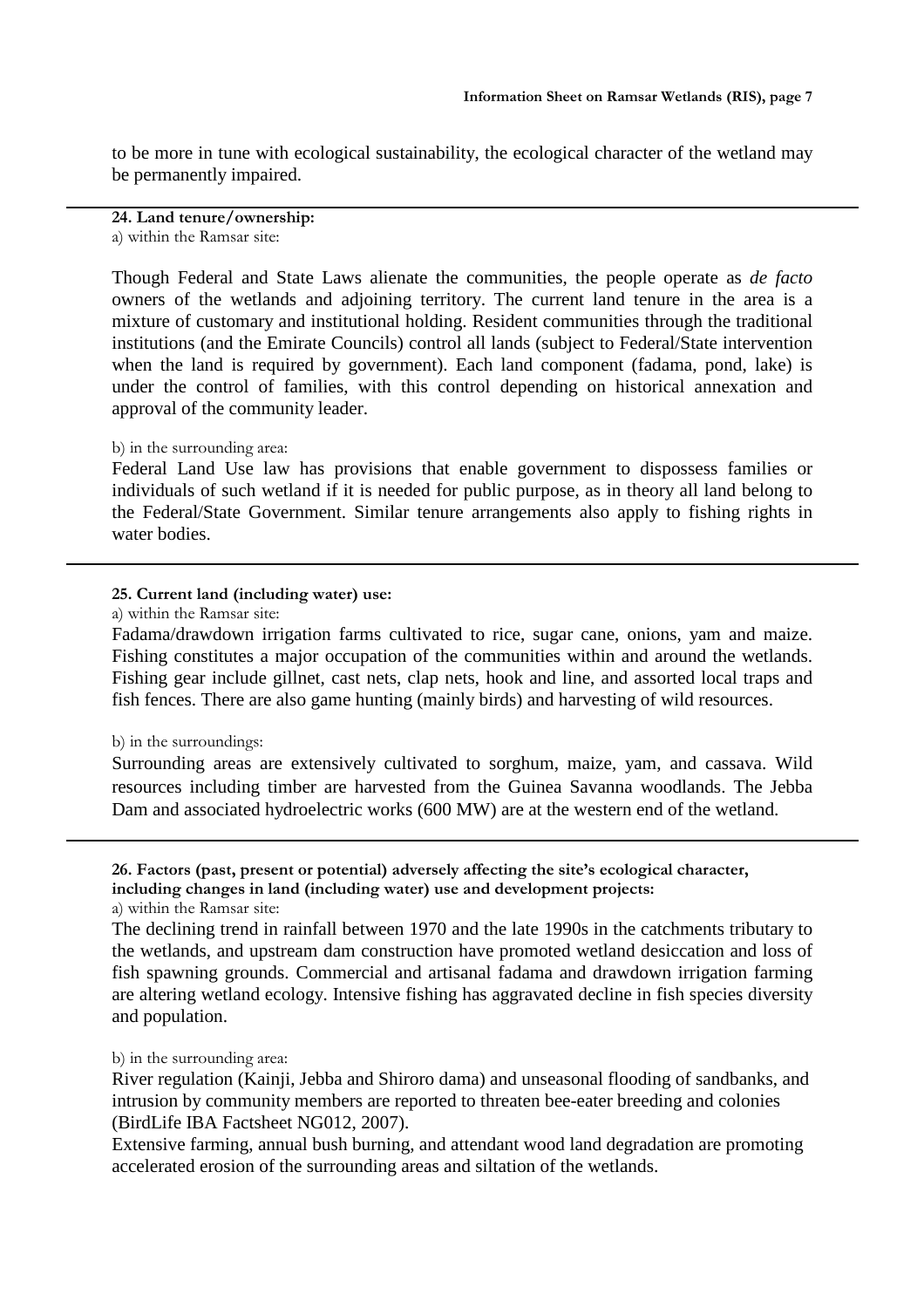#### **27. Conservation measures taken:**

**a)** List national and/or international category and legal status of protected areas, including boundary relationships with the Ramsar site:

In particular, if the site is partly or wholly a World Heritage Site and/or a UNESCO Biosphere Reserve, please give the names of the site under these designations.

# As important as the wetlands are, they are totally UNPROTECTED.

**b)** If appropriate, list the IUCN (1994) protected areas category/ies which apply to the site (tick the box or boxes as appropriate):

# $Ia \Box; Ib \Box; II \Box; III \Box; IV \Box; V \Box; VI \Box$

**c)** Does an officially approved management plan exist; and is it being implemented? NO.

NCF (Nigerian Conservation Foundation) developed a management plan for the Park, including the island in 1992. The overall goal remains to maintain a biodiversity levels and ecosystem functions for the benefit of the local people, the nation and future generations.

**d)** Describe any other current management practices:

**28. Conservation measures proposed but not yet implemented:**  None

**29. Current scientific research and facilities:**  Important Bird Area (IBA) Survey

# **30. Current communications, education and public awareness (CEPA) activities related to or benefiting the site:**  Very minimal and unappreciable

**31. Current recreation and tourism:**  Not noticeable.

**32. Jurisdiction:**  Niger State, Minna Kwara State, Ilorin Gbako Local Government, Badegi, Niger State Pategi Local Government, Pategi, Kwara State National Institute for Fresh Water Fisheries Research, New Bussa, Kwara state

#### **33. Management authority:**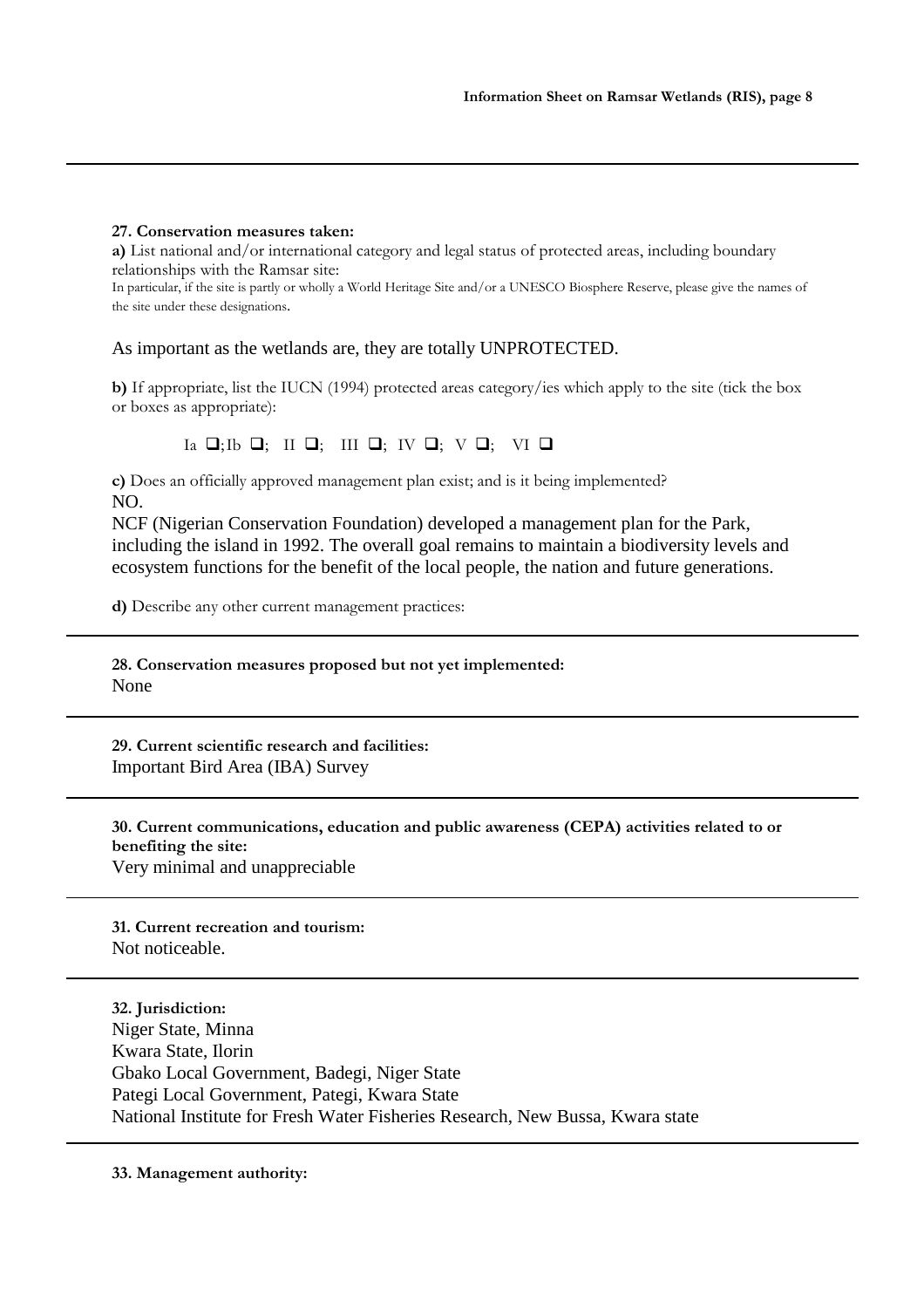The Director, Niger State Department of Forestry, Minna, Niger State Ministry of Environment, Minna, Niger State Ministry of Agriculture and Natural Resources, Minna, Niger State

The Director, Department of Forestry, Ilorin, Kwara State Ministry of Environment, Ilorin, Kwara State Ministry of Agriculture and Natural Resources, Ilorin, Kwara State

**34. Bibliographical references:** 

- **Augustine U. Ezealor, 2001, Nigeria.** Pp 673-691 in L. D. C. Fishpool and M. I. Evans, eds. Important Bird Areas in Africa and associated islands: Priority sites for conservation. Newbury and Cambridge, UK: Pisces Publications and Birdlife International (Birdlife Conservation Series No. 11).
- **Awachie, J.B.E.** (1976) Fish culture possibilities on floodplains of the Niger-Benue drainage systems. CIFA Tech Paper No. 4 (1), 256-281
- **Bello, A.A. and V. Makinde** (2007) Delianation of the aquifer in the southwestern part of the Nupe Basin, Kwara State, Nigeria. Journal of American Science 3(2), 36-44
- **BirdLife International** (2007) BirdLife IBA Factsheet NG012. BirdLife's online World Bird Database: the site for bird conservation. UK: BirdLife International
- **Chude, L.A.** (1979) Fish and fisheries of Lake Ndakolowu, a floodplain downstream of Kainji dam. Kainji Lake Research Institute Unpublished Report.
- **Daddy, F., M. Wari and A. Mohammed** (1989). Wetland studies: natural resources evaluation of Tatabu Floodplain and the restoration of Lake Tatabu (Ndakolowu), Niger State, Nigeria. NIFFR Annual Report, p50-60
- **Ezealor A.U ed.** (2002) Critical sites for biodiversity conservation in Nigeria NCF, Lagos, Nigeria
- **Hughes, R.H. and J.S. Hughes** (1991). A directory of Africam wetlands. IUCN, Gland, Switzerland.
- **Keay R.W.J.** (1959a). An outline of Nigerian vegetation. Lagos: Government Printer
- **Keay R.W.J.** (1959b) Derived savanna: derived from what? Bulletin de l'Ifan 21: 427-438
- **Keay R.W.J.** (1960) An example of Northern Guinea Zone vegetation in Nigeria. Nigeria Forestry Information Bulletin No 4. Lagos: Government Printer
- **Ita, E.O.** (1993). Inland fishery resources of Nigeria. CIFA occasional Paper No. 20, Rome, FAO. 120p
- **Ita, E.O.** (1994) Aquatic plants and wetland wildlife resources of Nigeria. *CIFA Occassional Paper* No. 21. Rome, FAO. 52p